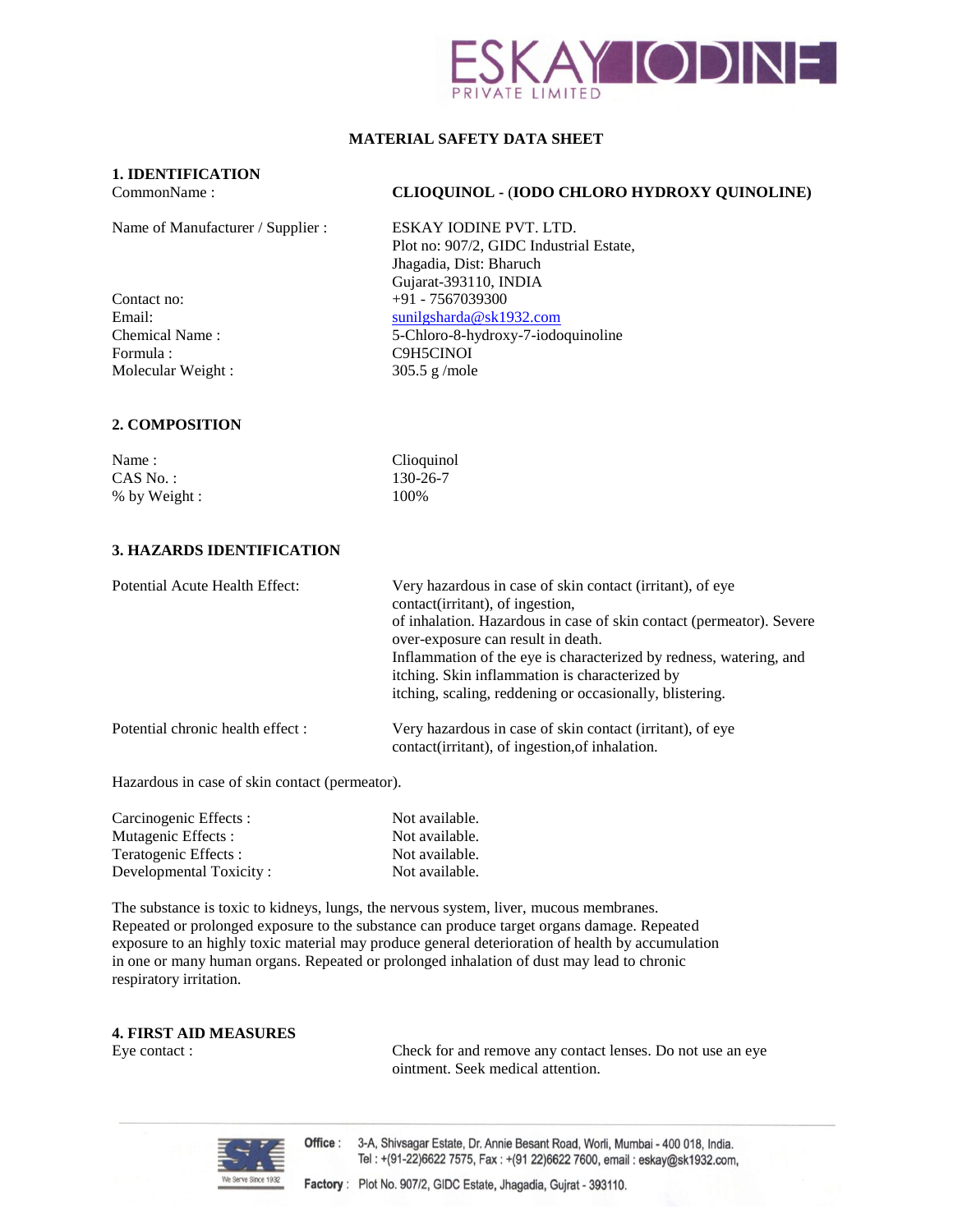

| Skin Contact:         | After contact with skin, wash immediately with plenty of water.<br>Gently and thoroughly wash the contaminated skin with running<br>water and non-abrasive soap. Be particularly careful to clean folds,<br>crevices, creases and groin. Cover the irritated skin with an<br>emollient. If irritation persists, seek medical attention.                                                                    |
|-----------------------|------------------------------------------------------------------------------------------------------------------------------------------------------------------------------------------------------------------------------------------------------------------------------------------------------------------------------------------------------------------------------------------------------------|
| Serious skin contact: | Wash with a disinfectant soap and cover the contaminated skin with<br>an anti-bacterial cream. Seek immediate medical attention.                                                                                                                                                                                                                                                                           |
| Inhalation:           | Allow the victim to rest in a well ventilated area. Seek immediate<br>medical attention.                                                                                                                                                                                                                                                                                                                   |
| Serious Inhalation:   | Evacuate the victim to a safe area as soon as possible. Loosen tight<br>clothing such as a collar, tie, belt or waistband. If breathing is<br>difficult, administer oxygen. If breathing is difficult, administer<br>oxygen. If the victim is not breathing, perform mouth to mouth<br>resuscitation. Seek medical attention.                                                                              |
| Ingestion :           | Do not induce vomiting. Examine the lips and mouth to ascertain<br>whether the tissues are damaged, a possible indication that the toxic<br>material was ingested, the absence of such signs, however, is not<br>conclusive. Loosen tight clothing such as a collar, tie, belt or<br>waistband. If the victim is not breathing, perform mouth-to<br>mouth resuscitation. Seek immediate medical attention. |
| Serious Ingestion :   | Not available.                                                                                                                                                                                                                                                                                                                                                                                             |

# **5. FIRE & EXPLOSION DATA**

| Flammability of the product:                                                      |                                                                  | May be combustible at high temperature.             |  |  |
|-----------------------------------------------------------------------------------|------------------------------------------------------------------|-----------------------------------------------------|--|--|
| Auto ignition temperature:                                                        | Not applicable                                                   |                                                     |  |  |
| <b>Flash Points:</b>                                                              | Not applicable                                                   |                                                     |  |  |
| Flammable Limits:                                                                 | Not applicable                                                   |                                                     |  |  |
| Products of Combustion:                                                           | These products are carbon oxides (CO, CO2), nitrogen oxides (NO, |                                                     |  |  |
|                                                                                   | NO2), halogenated compounds.                                     |                                                     |  |  |
| Fire hazards in presence of various substances: Not Available.                    |                                                                  |                                                     |  |  |
| Explosion hazards in presence of various substances: Not Available                |                                                                  |                                                     |  |  |
| Risk of explosion of the product in presence of Mechanical Impact: Not Available. |                                                                  |                                                     |  |  |
| Risk of explosion of the product in presence of Static Discharge: Not Available.  |                                                                  |                                                     |  |  |
| Fire Fighting Media and Instructions:                                             | Small Fire:                                                      | Use Dry chemical Powder.                            |  |  |
|                                                                                   | Large Fire:                                                      | Use water spray, fog or foam. Do not use water jet. |  |  |
| Special Remarks on Fire Hazards:                                                  | Not available                                                    |                                                     |  |  |
| Special Remarks on Explosion Hazards:                                             | Not available                                                    |                                                     |  |  |

#### **6. ACCIDENTAL RELEASEMEASURES**

Small Spill : Use appropriate tools to put the spilled solid in a convenient waste disposal container. Large Spill : Use a shovel to put the material into a convenient waste disposal container.



3-A, Shivsagar Estate, Dr. Annie Besant Road, Worli, Mumbai - 400 018, India. Office: Tel: +(91-22)6622 7575, Fax: +(91 22)6622 7600, email: eskay@sk1932.com,

Factory: Plot No. 907/2, GIDC Estate, Jhagadia, Gujrat - 393110.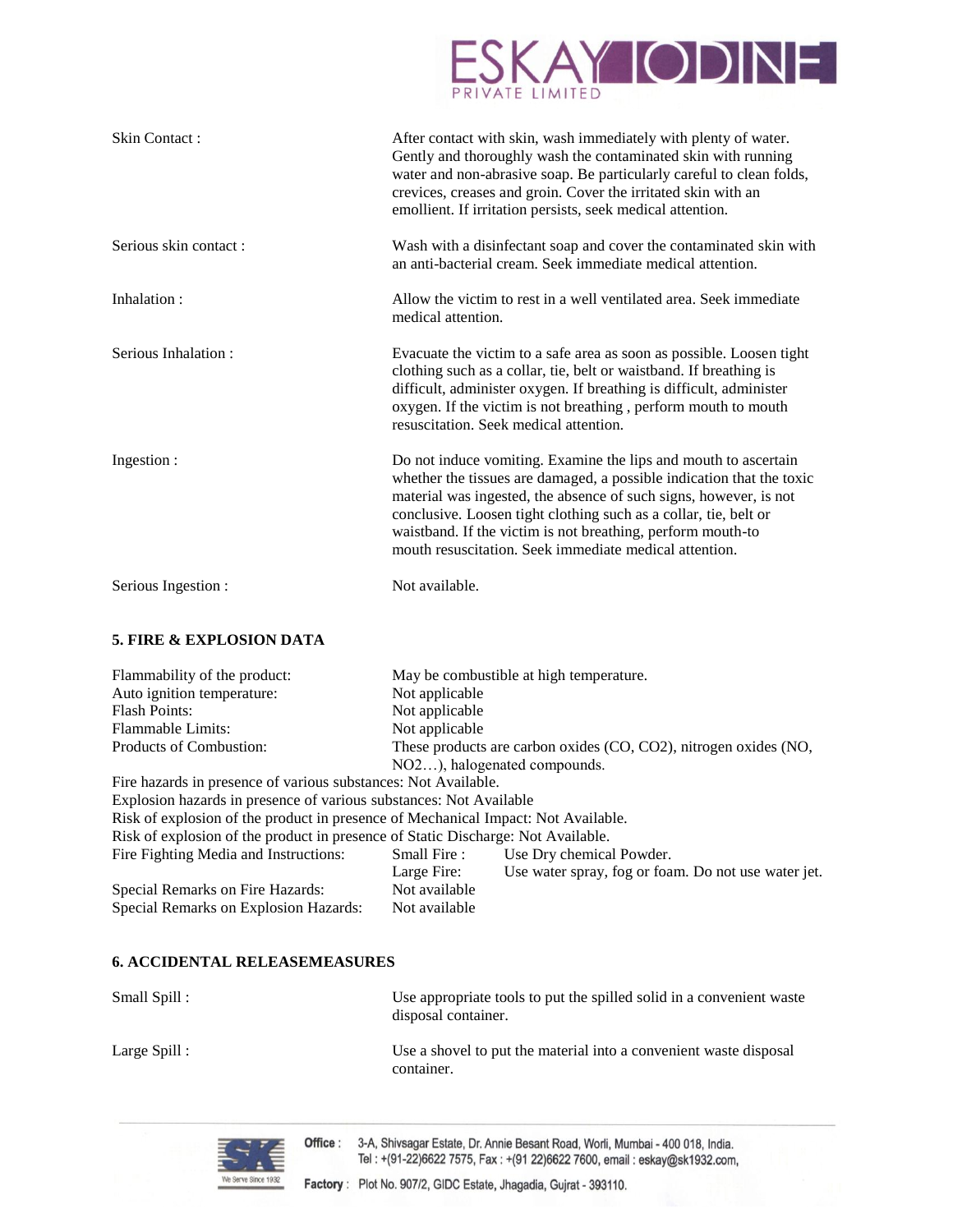

# **7. HANDLING AND STORAGE**

| Precautions: | Keep locked up keep away from heat. Keep away from sources of<br>ignition. Empty containers pose a fire risk, evaporate the residue<br>under a fume hood. Ground all equipment containing material. Do<br>not ingest. Do not breathe dust. Incase of insufficient ventilation,<br>wear suitable respiratory equipment. If ingested, seek medical<br>advice immediately and show the container or the label. Avoid<br>contact with skin and eyes Keep away from incompatibles such as<br>oxidizing agents, acids. |
|--------------|------------------------------------------------------------------------------------------------------------------------------------------------------------------------------------------------------------------------------------------------------------------------------------------------------------------------------------------------------------------------------------------------------------------------------------------------------------------------------------------------------------------|
| Storage :    | Keep container dry. Keep in a cool place. Ground all equipment<br>containing material. Keep container tightly closed. Keep in a cool,<br>well ventilated place. Highly toxic or infectious materials should be<br>stored in a separate locked safety storage cabinet or room.                                                                                                                                                                                                                                    |

#### **8. EXPOSURE CONTROLS /PERSONAL PROTECTION**

| <b>Engineering Controls:</b>                   | Use process enclosures, local exhaust ventilation, or other<br>engineering controls to keep airborne levels below recommended<br>exposure limits. If users operations generate dust, fume or mist, use<br>ventilation to keep exposure to airborne contaminants below the<br>exposure limit. |
|------------------------------------------------|----------------------------------------------------------------------------------------------------------------------------------------------------------------------------------------------------------------------------------------------------------------------------------------------|
| Personal protection :                          | Splash goggles. Lab coat. Dust respirator. Be sure to use an<br>approved / certified respirator or equivalent. Gloves                                                                                                                                                                        |
| Personal Protection in case of a large spill : | Splash goggles. Full suit. Dust respirator. Boots.<br>Gloves. A self contained breathing apparatus should be used to<br>avoid inhalation of the product. Suggested protective clothing might<br>not be sufficient, consult a specialist before handling this product.                        |
| Exposure Limits :                              | Not available.                                                                                                                                                                                                                                                                               |

# **9. PHYSICAL& CHEMICAL PROPERTIES**

| Physical state and appearance :  | Solid. (Powdered Solid) |
|----------------------------------|-------------------------|
| Molecular weight :               | $305.5$ g / mole        |
| $pH (1\%$ Solution / Water $)$ : | Not available           |
| Boiling point :                  | Decomposes              |
| Melting Point:                   | 171 °C(339.8 °F)        |
| Critical Temperature :           | Not available           |
| Specific Gravity:                | Not available           |
| Vapor Density:                   | Not available           |
| Volatility:                      | Not available           |
| Odor Threshold:                  | Not available           |
| Water / oil Dist. Coeff :        | Not available           |
| Ionicity (In Water) :            | Not available           |
| <b>Dispersion Properties:</b>    | Not available           |
| Solubility:                      | Not available           |

# **10. STABILITY AND REACTIVITY**

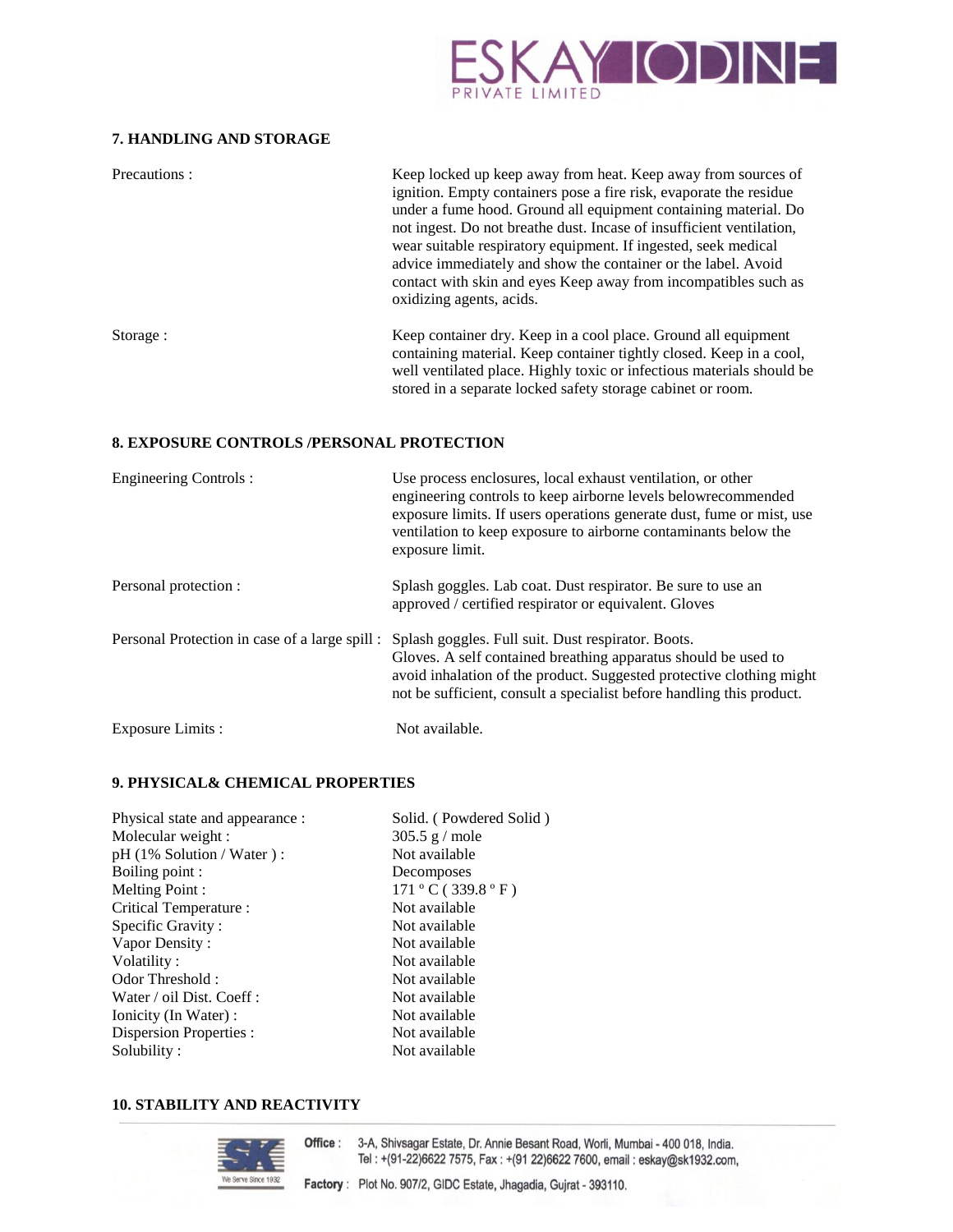

| Stability:                           | The |
|--------------------------------------|-----|
| Instability Temperature :            | Not |
| Conditions of Instability:           | Not |
| Incompatibility with various subs. : | Rea |
| Corrosivity:                         | Nor |
| Special Remarks on Reactivity:       | Not |
| Special Remarks on Corrosivity:      | Not |
| Polymerization:                      | No. |
|                                      |     |

The product is stable Not available Not available Reactive with oxidizing agents, acids. Non-corrosive in presence of glass Not available Not available

# **11. TOXICOLOGICAL INFORMATION**

| Routes of Entry:               | Dermal contact. Eye contact. Inhalation. Ingestion.                                       |
|--------------------------------|-------------------------------------------------------------------------------------------|
| Toxicity to animals :          | Acute oral toxicity $(LD50)$ : 69 mg/kg (Mouse).                                          |
| Chronic effects on humans :    | The substance is toxic to kidneys, lungs, the nervous<br>system, Liver, mucous membranes. |
| Other Toxic Effects on Humans: | Very hazardous in case of skin contact (irritant), of ingestion, of<br>inhalation.        |

Hazardous in case of skin contact (permeator).

### **12. ECOLOGICAL INFORMATION**

| Ecotoxicity:                                                                            | Not available                                              |  |  |
|-----------------------------------------------------------------------------------------|------------------------------------------------------------|--|--|
| BOD5 and COD:                                                                           | Not available                                              |  |  |
| Products of Biodegradation :                                                            | Possibly hazardous short term degradation products are not |  |  |
|                                                                                         | likely. However, long term degradation products may arise. |  |  |
| Toxicity of the products of Biodegradation : The products of degradation aremore toxic. |                                                            |  |  |
| Special remarks on the products of Biodegradation : Not available                       |                                                            |  |  |

# **13. DISPOSAL CONSIDERATIONS**

Waste disposal : Recycle to process, if possible. Consult your local or regional authorities.

# **14. TRANSPORT INFORMATION**

| DOT Classification: | Class 6.1: | Poisonous material                             |
|---------------------|------------|------------------------------------------------|
| Identification :    |            | Toxic Solids n.o.s.: UN2811 PG : Not available |

Special Provision for transport: Not applicable

# **15. REGULATORY INFORMATION**

| Federal and state regulation : |  | TSCA 8(b) inventory : Clioquinol |  |
|--------------------------------|--|----------------------------------|--|
|--------------------------------|--|----------------------------------|--|



Office: 3-A, Shivsagar Estate, Dr. Annie Besant Road, Worli, Mumbai - 400 018, India. Tel: +(91-22)6622 7575, Fax: +(91 22)6622 7600, email: eskay@sk1932.com,

Factory: Plot No. 907/2, GIDC Estate, Jhagadia, Gujrat - 393110.